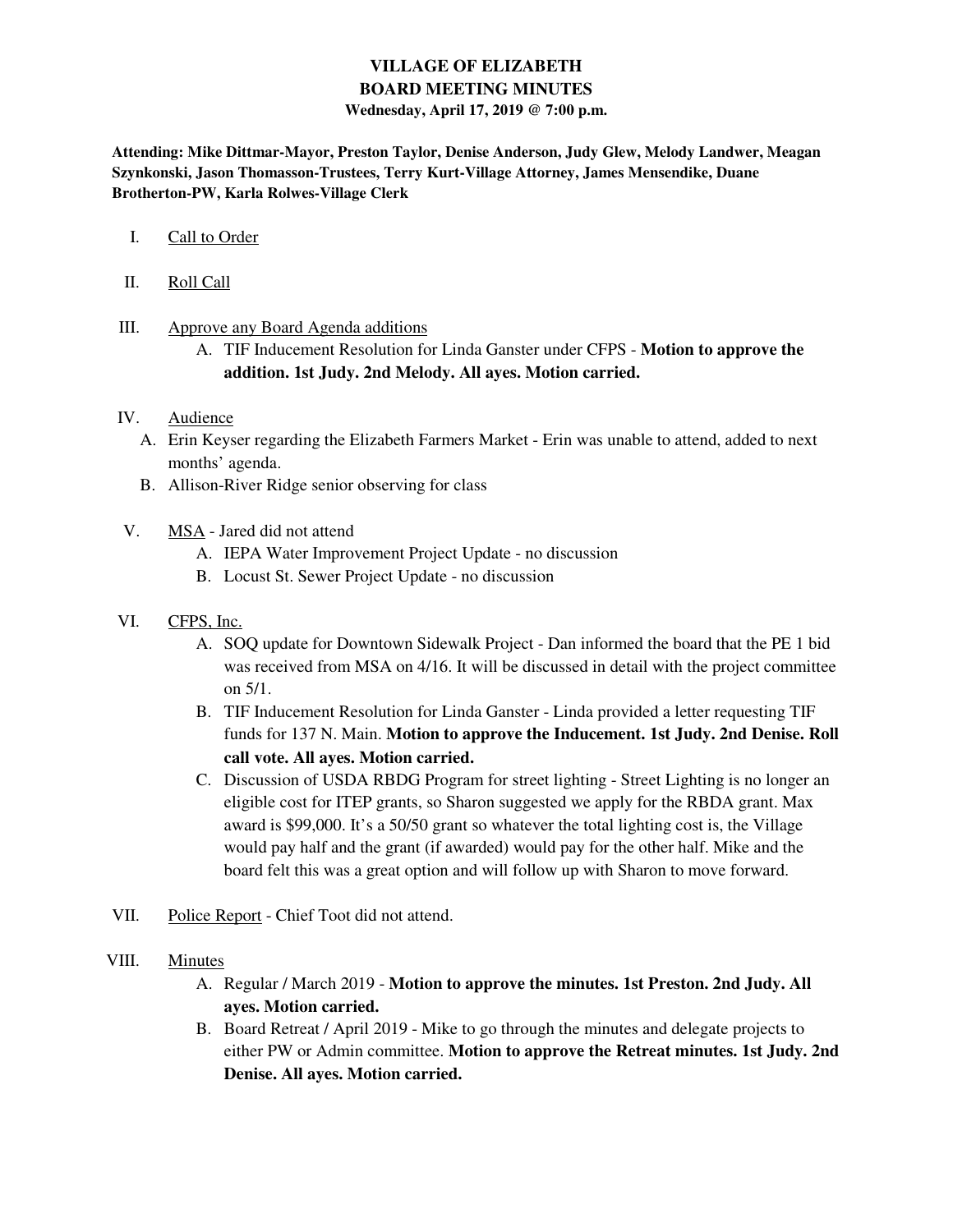- IX. Consent Agenda **Motion to approve. 1st Melody. 2nd Judy. Roll call vote. All ayes. Motion carried.**
- X. Finances
	- A. Treasurer's Report **Motion to approve the report. 1st Denise. 2nd Jason. All ayes. Motion carried.**
	- B. Payment of Bills **Motion to pay the monthly bills. 1st Preston. 2nd Judy. Roll call vote. All ayes. Motion carried.**
	- C. Budget Set a budget meeting for new FY (Reminder: end of FY budget meeting 4/29 @ 5:30) - Mike is going to work up a draft budget for next FY and have to review/discuss at the 4/29 meeting.
- XI. Committee Reports
	- A. Public Works *(See minutes)*
		- 1. Approval requested to purchase a pH do tester out of the sewer budget this FY Since there is remaining sewer funds in this budget, this will be purchased before the end of April. **Motion to approve the purchase. 1st Denise. 2nd Preston. Roll call vote. All ayes. Motion carried.**
	- B. Administrative *(See minutes)*
	- C. Economic Development

# XII. Attorney Comments

- A. Discussion and possible action regarding panhandling ordinance The Village doesn't have an ordinance in place regarding panhandling. No further discussion.
- B. Condemnation Ordinance for 218 W. Main (Nila Randalls property) Terry Kurt ordered a title search in March from H.B. Wilkinson. Only 1 page was received, which showed a clear title. But after we saw the notice for Sheriff's sale in the paper, Terry called H.B. and was informed that he never received page 2 of the title search. Page 2 showed the lawsuit. So we no longer have to go through the condemnation process. Terry recommended that someone on behalf of the VOE attend the Sheriff's sale and make contact with the bank representative. **Motion to spend up to \$5,000 towards the purchase of this property. 1st Preston. 2nd Judy. Roll call vote. All ayes. Motion carried.** 
	- 1. Sheriff's Auction sale scheduled for 4/26 Chief Toot to attend on behalf of the VOE.
- C. Northwest Special Education lease extension Terry gave Mike the lease extension contract. Mike to present to NWSE for signed approval.
- D. Discussion and possible action regarding a vending machine ordinance Terry to draft an ordinance and have for next months' meeting.
- E. Discussion and possible action regarding a heavy equipment on sidewalks ordinance Terry to draft an ordinance and have for next months' meeting.

XIII. Old Business *(Other than Committee Mtg Minutes/Consent Agenda)*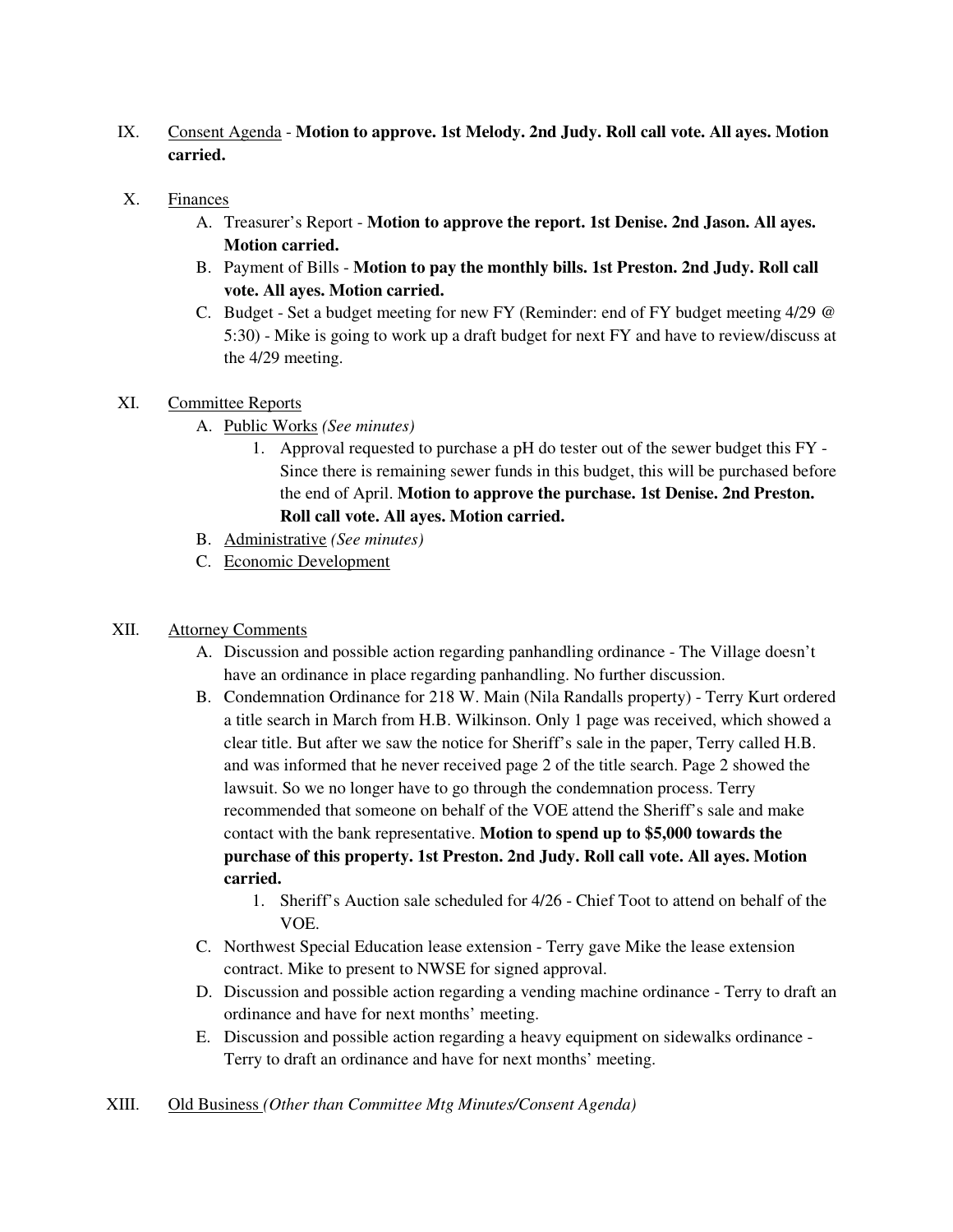A. Continued discussion and possible action on Solar projects - Follow up meeting with Jeff Finn on 4/25 at 6:30. Mike spoke with Eagle Point Solar on PPA and was informed our total kilowatts with both projects combined is just over the minimum needed for a PPA, so finding one for each project isn't an option. Also may need to put projects on hold if Jo Carroll can't get around buying energy from someone other than Dairyland Power Co. Still many questions to be answered.

### XIV. New Business *(Other than Committee Mtg Minutes/Consent Agenda)*

- A. Appoint Kent Dauphin as Village Treasurer as of 5/1/19 (swear in to take place at next months' board meeting) - Kent will be the acting Treasurer on 5/1 until he officially sworn in on 5/15. He will be replacing Betty Patterson**. Motion to approve the appointment of Kent Dauphin as the new Village Treasurer. 1st Judy. 2nd Melody. Roll call vote. All ayes. Motion carried.**
- B. Set a date for an informational meeting to discuss the current Catlin St. and Locust St. projects with Elizabeth residents - Date set for 5/15 at 6:00 prior to the Board meeting. This will be a basic informational meeting to explain what is happening with the projects and explain how they should fix any water line issues that affect their property prior to this construction in spring 2020. This topic lead into a discussion about hosting a meeting to speak to Betsy Dr. residents about annexing into the Village. Have this on the May agenda. Want to have letter to residents approved at that meeting and mailed, inviting them to attend 6/19 @ 6:00
- C. Discuss payment options for interest on IEPA Water Loan, and options for deferred principal - Dan Pepin had already left, so Mike will follow up with him.
- D. Discussion on having a session to learn about the basics of TIF districts Mike to follow up with Dan on this.

# XV. Mayor's Comments

- A. Village Easter Egg Hunt this Saturday at 10:00 in Village Park
- B. Retirement Party for Betty Tentative Date is 5/17 @ 5:30; Cajun Jacks
- C. Home of Hope Cancer Wellness Center motorcycle ride coming through Elizabeth 7/6 Mike explained that this motorcycle ride will be coming through our town and that we may need a couple volunteers to be at the park and greet them and/or hand out some type of giveaway item. Will be added to discuss specifics at June board meeting.
- D. Hulscher Fencing Estimate Estimate to do lower diamond baseball field fence was \$52,500. That is substantially higher than the estimate they gave us a couple years ago. For now we will have to hope we get the OSLAD grant to help with this.
- E. Bounce houses & street closure The Fire Department would like the Village to rent the bounce houses for the Spring Fling event as in years passed. Board agreed, yes. Also discussed the street closure that will take place 6/1 to accommodate for bounce house, fire trucks and people. Board agreed, yes.